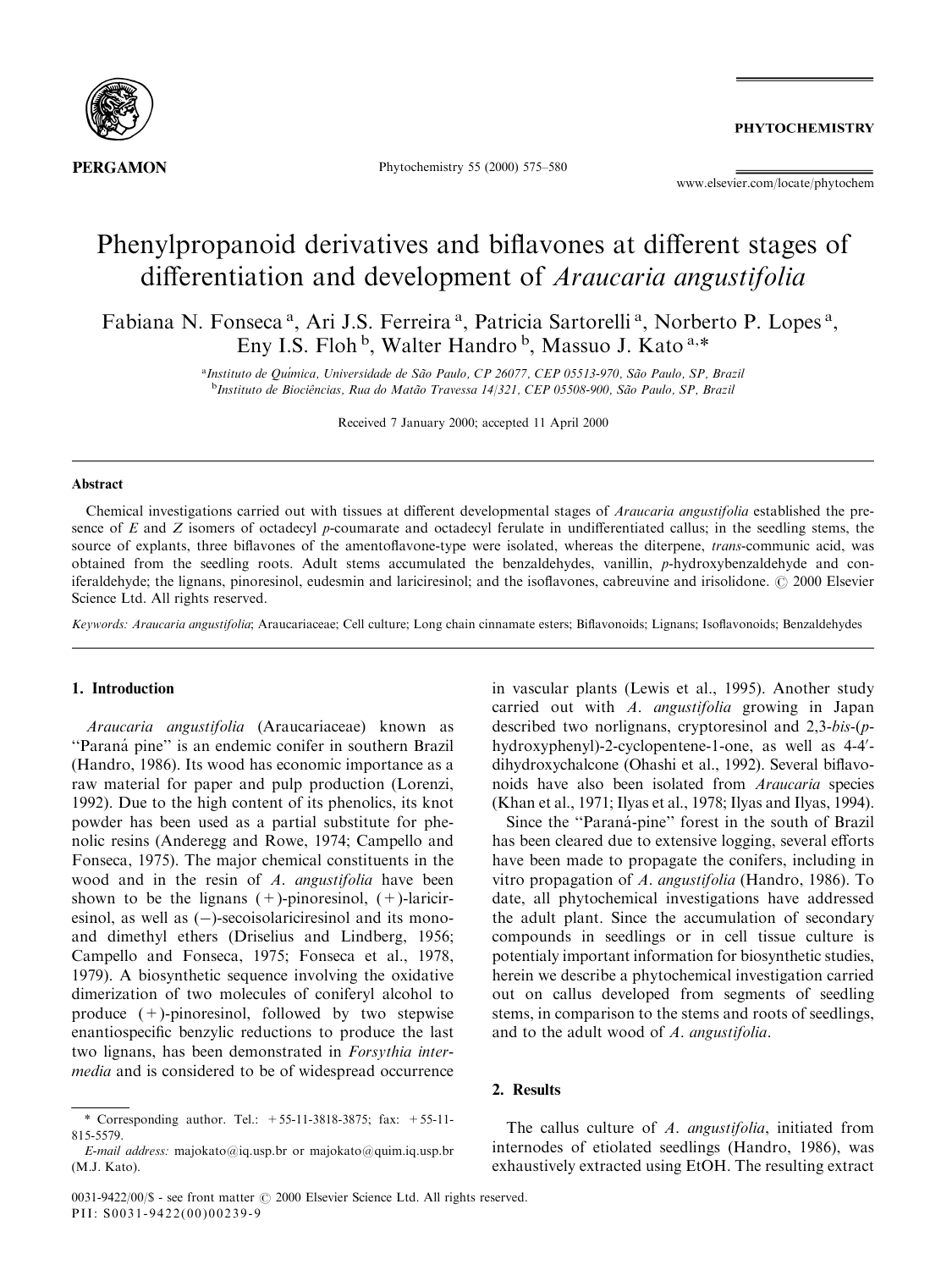was submitted to partition and column chromatography to afford two pairs of isomers identified as  $E$  and  $Z$ isomers of octadecyl p-coumarate (1a and 1b) (Bohlman et al., 1979; Snook et al., 1994) and of octadecyl ferulate  $(2a \text{ and } 2b)$  (Baldé et al., 1991; Bernards and Lewis, 1992). The structural identification, especially of the cinnamoyl moieties, was based on comparison of <sup>1</sup>H/<sup>13</sup>C NMR and EIMS data to those described in the literature (Baldé et al., 1991). The relative composition of  $E$  versus  $Z$  isomers in both octadecyl  $p$ -coumarate and octadecyl ferulate were determined as 4:1 based on the integration of <sup>1</sup>H NMR of aromatic and olefinic proton signals. The chain length was determined in both cases as C18 based on the molecular ion peaks at  $m/z$ 416 and 446, respectively, in their EIMS spectra.

The ethanolic extract from seedling stems was similarly submitted to organic partition and chromatographic procedures which resulted in the isolation of biflavonoids  $3a-3c$ . The establishment of these compounds as flavonoid dimers was based on the detection of molecular ions in the MS spectra of 3a and 3b. The definition of a common 3'-8"-interflavonoid linkage (amentoflavone-type) between the flavonoid unit was based on the analysis of  ${}^{1}H$  NMR data (Table 1). In addition, signals corresponding to  $H3'$  and  $H6''$  protons were missing in the <sup>1</sup>H NMR sprectral spectra for all the biflavonoids. The position of the 3'-8" interflavonoid linkage was further confirmed by  ${}^{13}C$  NMR spectral data obtained for 3b in which the signals  $\delta$  123.48 and 102.83 were assigned to  $C3'$  and  $C8''$ , respectively (Markhan et al., 1987). Since no other type of dimer would match the obtained data, the amentoflavone-type

Table 1

<sup>1</sup>H NMR spectral data of biflavonoids 3a-3c isolated from Araucaria angustifolia<sup>d</sup>

| Protons         | 3a <sup>a</sup>        | 3h <sup>b</sup>        | $3c^{\circ}$         |
|-----------------|------------------------|------------------------|----------------------|
| $H-3$           | 6.46, s                | 6.57, s                | 6.53, s              |
| $H-6$           | 6.23, $d(2.2)$ ,       | 6.27, $d(2.0)$         | 6.20, $d(2.1)$       |
| $H-8$           | 6.39 $d(2.2)$          | 6.41 $d(2.0)$          | 6.38 $d(2.1)$        |
| $H-2'$          | 7.81 $d(2.3)$          | 7.93 $d(2.3)$          | 7.68 $d(2.4)$        |
| $H-5'$          | 7.10, $d(8.8)$         | 7.19, $d(8.8)$         | 7.12, $d(8.8)$       |
| $H-6'$          | $7.92$ dd $(8.7, 2.3)$ | $8.01$ dd $(8.8, 2.4)$ | 7.94 $dd$ (8.8, 2.4) |
| $H-3''$         | 6.50 s                 | 6.59, s                | 6.54. s              |
| $H-6''$         | 6.57, s                | 6.46, s                | 6.38, s              |
| $H-2'''/H-6'''$ | 7.32, $d(8.8)$         | 7.48, $d(8.8)$         | 7.42, $d(8.7)$       |
| $H-3'''/H-5'''$ | 6.71, $d(8.8)$         | 6.84, $d(8.8)$         | 6.77, $d(8.8)$       |
| C-5″ OH         | 13.11, s               |                        | 12.89, s,            |
| $C-5'OH$        | 12.73, s               |                        | $12.71, s$ ,         |
| $C-7$ OMe       | 3.78, s                | 3.81. s                |                      |
| $C-4'$ OMe      | 3.74, s                |                        | 3.81. s              |
| $C-7''$ OMe     | 3.80 s                 | 3.80, s                |                      |
| $C-4$ " OMe     |                        | 3.82 s                 | 3.74, s              |

<sup>a</sup> 200 MHz, CDCl<sub>3+</sub>MeOD.<br><sup>b</sup> 300 MHz, MeOD.

<sup>c</sup> 500 MHz, MeOD.

<sup>d</sup> Coupling constants in Hz.

emerged as the most likely dimer, and only the number and the location of hydroxyl and methoxyl groups in each compound remained to be defined. The presence of two chelated hydroxyls at  $C-5/C-5'$ , with the exception of 4, could be observed in all  ${}^{1}H$  NMR spectra.

The biflavonoids  $3a$  and  $3b$ , which have three methoxyls each, were respectively identified as 7,4',7"-tri-O-methyl amentoflavone (Beckmann et al., 1971; Geiger and Quinn, 1982) and  $7,4',4'''$ -tri- $O$ -methyl amentoflavone (sciadopitysin) (Konda et al., 1995; Ishratullah et al., 1978; Reddy and Krupadanam, 1996). The 13C NMR spectra (see Experimental) were in agreement with the structures and with the reported data. Thus, the chemical shifts corresponding to the ring A, B, and C were similar to each other. The major differences observed were the signals of the other flavonoid moieties involving the C-6"/C-8" carbons, in which the signals at  $\delta$ 95.21/102.83 assigned to the compound 3 appeared deshielded at  $\delta$  99.5/103.49 for compound 4, as expected when the methoxyl group at  $C-7$ <sup>"</sup> is replaced by a hydroxyl. In contrast, the replacement of a hydroxyl by a methoxyl group at C-4 (ring B') caused a deshielding and a shielding effect respectively at carbons  $C-4^{\prime\prime\prime}$ (161.04 to 162.73  $\delta$ ) and C-3'''/C-5''' (116.08 to 114.60  $\delta$ ). Additionally, the locations of the methoxyl groups for 3a and 3b were also assigned based on NOE effects with irradiation at the methoxyl frequencies (Table 2). The structure for the remaining biflavonoid was determined as  $4^{\prime},4^{\prime\prime\prime}$ -di-O-methyl amento-flavone (3c) (isogingketin) (Baker et al., 1963; Geiger and Quinn, 1982).

The ethanolic extract from the seedling roots was submitted to partition and chromatographic procedures resulting in the isolation of trans-communic acid (7) as the major compound. Its structure was established based on comparison of <sup>1</sup>H and <sup>13</sup>C NMR spectral data to that of reference data (Zdero et al., 1991; Martins et al., 1999). This labdane diterpene was previously described from Juniperus communis (Arya et al., 1961), and from Araucaria cunninghami (Caputo et al., 1974) but this is the first report from  $A$ . angustifolia.

The ethanolic extracts from stems of the adult plant of A. angustifolia, when submitted to partition and

| Table 2                                                                     |  |  |
|-----------------------------------------------------------------------------|--|--|
| NOE-diff spectra observed for biflavonoids of <i>Araucaria angustifolia</i> |  |  |

| Biflavonoid | Methoxyl irradiated $(\delta)$                   | Correlations observed                                                    |
|-------------|--------------------------------------------------|--------------------------------------------------------------------------|
| 3a          | $3.78$ (C-7)<br>3.80 $(C-4')$<br>$3.74$ (C-7")   | 6.39, $d$ (H-8), 6.23, $d$ (H-6)<br>7.10, $d(H-5')$<br>6.57, s $(H-6'')$ |
| 3b          | $3.81$ (C-7)<br>3.80 $(C-7'')$<br>3.82 $(C-4'')$ | $6.27, s (H-6)$<br>6.46, s $(H-6'')$<br>6.48, $d$ (H-3"'/ H-5"')         |
| 3c          | 3.81 $(C-4'')$<br>3.74 $(C-4'')$                 | 7.12, $d(H-5'')$<br>6.77, $d$ (H-3"'/ H-5"')                             |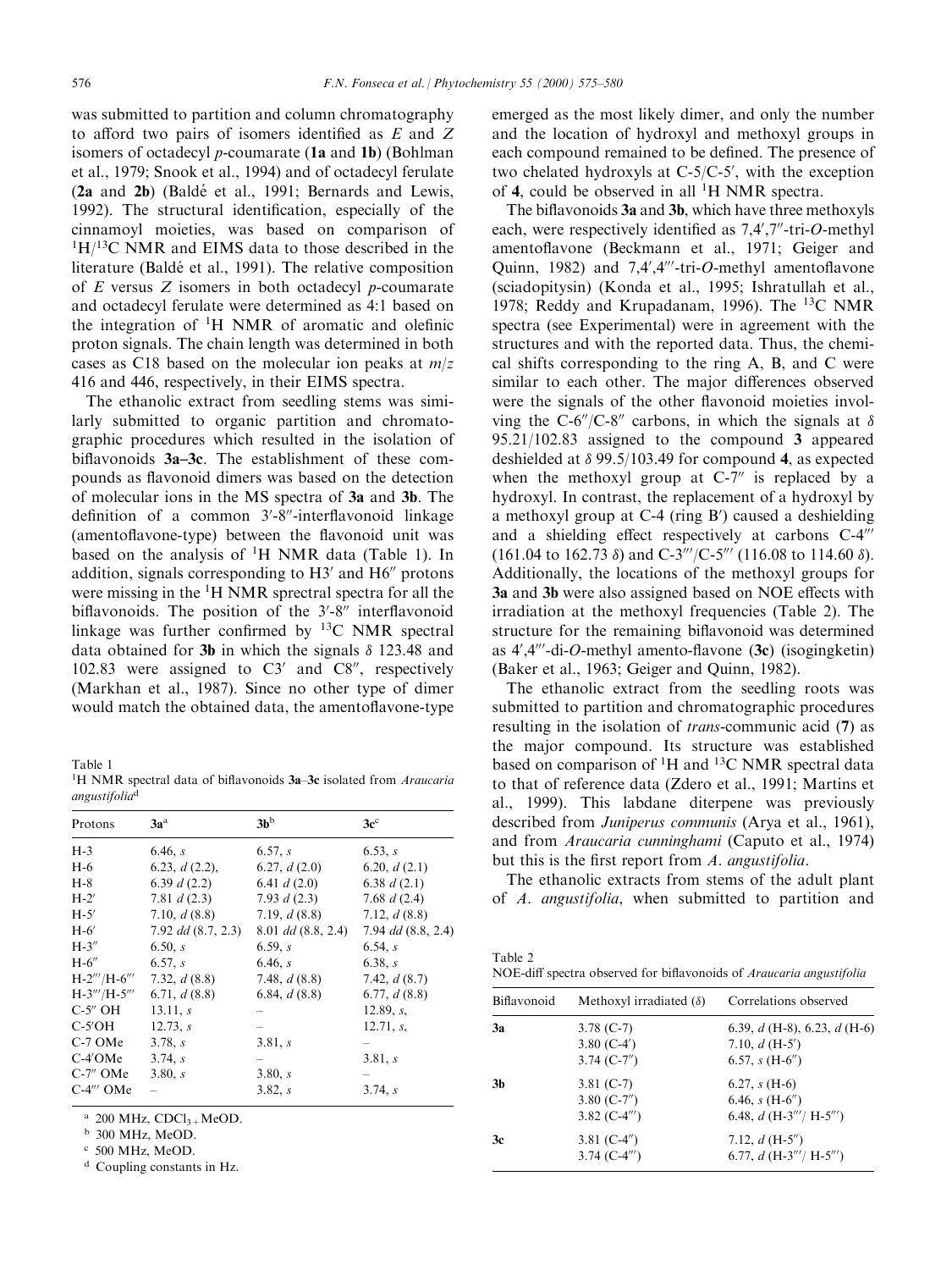chromatographic procedures, resulted in the isolation of the known isoflavonoids, cabreuvine (4a) (Villain and Jadot, 1976) and irisolidone (4b) (Carman et al., 1985), and the lignans,  $(+)$ -pinoresinol  $(5a)$  (Ludwig et al., 1964),  $(+)$ -eudesmin (5b) (Kato et al., 1990),  $(+)$ -lariciresinol (6a) and O-acetyl-lariciresinol (6b). The lignan secoisolariciresinol, previously detected in high concentration in both A. angustifolia resin and knots (Ohashi et al., 1992), was not detected in the tissues examined. Other phenolics isolated and characterized included the benzaldehydes, vanillin, p-hydroxybenzaldehyde (Beistel and Edwards, 1976), and coniferaldehyde (Etse et al., 1988; Farah and Samuelsson, 1992).

#### 3. Discussion

A. angustifolia at the undifferentiated stage accumulated octadecyl p-coumarate (1) and octadecyl ferulate (2) as detectable secondary metabolites; similar compounds have already been described for the Pinaceae species (Chatterjee et al., 1977). Since such compounds have also been detected as constituents of suberin in injured potato tubers (Bernards and Lewis, 1992), it is expected that they may play similar protective roles in cell cultures of  $A$ . angustifolia. Alternatively, the compounds  $1a-2b$ might represent the non-toxic forms of p-coumaric and ferulic acid as previously demonstrated (Nair et al., 1988). There is no previous report for the occurrence of these compounds in A. angustifolia.

The analysis of seedling stems, which was the source of explants for callus initiation, revealed a variety of dimers of apigenin  $(3a-3c)$ , produced by oxidative coupling followed by methylation at different positions of amentoflavone. Such dimers of flavonoids have been isolated from several sources, including adult A. angustifolia (Ilyas and Ilyas, 1994), but not from the seedlings. The benzaldehydes, p-hydroxybenzaldehyde, and vanillin observed in the adult stems were not previously described in A. angustifolia. Coniferaldehyde, also detected in the adult stems, is an intermediate in the general phenylpropanoid metabolism and is seldom detectable as a natural product in woody plants.

This study of tissues of  $A$ . angustifolia at different growth stages, including callus cultures, revealed a broad range of secondary compounds that can be linked by a biosynthetic scheme (Fig. 1). The aspects involved in the regulation of phenylpropanoid metabolism that



Fig. 1. Secondary metabolites isolated from Araucaria angustifolia and their biosynthetic relationship.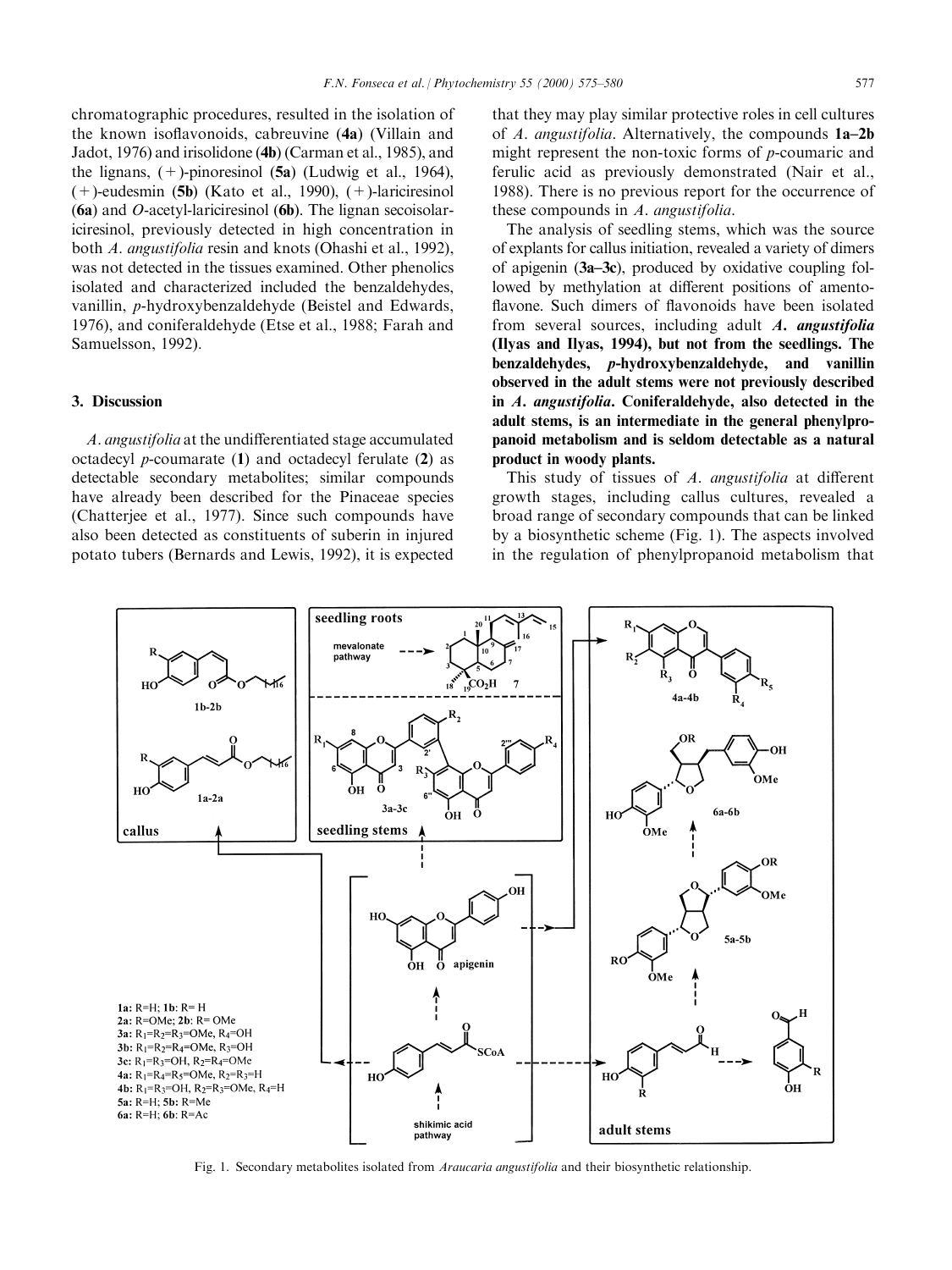account for these differences observed during the differentiation and development of A. angustifolia requires further investigation.

#### 4. Experimental

# 4.1. General

<sup>1</sup>H NMR (200 and 500 MHz), <sup>13</sup>C NMR (75 and 125 MHz), COSY and HMBC spectra  $(^{3}J_{C-H}$  optimized to 8.0 Hz) were recorded on VARIAN DPX-300 and DPX- $500$  spectrometers using CDCl<sub>3</sub> and MeOD as solvents and TMS as internal standard. IR spectra were measured in KBr. EIMS were measured at 70 eV on a HP 5990/5988 A spectrometer. CC: silica gel 60 (Merck) 230–400 mesh, TLC were performed on silica gel GF  $_{254}$  (Merck) plates.

## 4.2. Plant material

A. angustifolia (Bert.) O. Kuntz, plants and seeds were collected in Salesópolis (State of São Paulo, Brazil) and identified by Professor Walter Handro (Instituto de Biociências da USP).

# 4.3. Tissue culture

Callus cultures were initiated from stems explants  $(\sim]$ cm) derived from one month old etiolated seedlings. The inocula were maintained in MS media complemented with 2,4-D (1 mg/ml) and incubated at  $26^{\circ} \pm C$ , 45 µM s<sup>-1</sup>m<sup>-2</sup>, 16 h light day<sup>-1</sup>. Calli were developed after 10 days and were routinely transferred at 8 week intervals under the same conditions.

#### 4.4. Extraction and isolation of compounds

Fresh cells (182 g) were extracted with ethanol  $(4 \times 500)$ ml)at room temperature with the aid of a sonicator and filtered. The crude extract  $(3.68 \text{ g})$  was suspended in methanol/water (4:1, 300 ml) partitioned with hexane  $(3\times100 \text{ ml})$  and dichloromethane  $(3\times300 \text{ ml})$ . The dichloromethane fraction (239 mg) was subjected to silica gel column chromatography this being eluted with  $CH_2Cl_2$ :MeOH at increasing polarities, followed by prep-TLC to afford the isomers octadecyl  $E/Z$ -p-coumarate (1a/1b) (6.4 mg) and of octadecyl  $E/Z$ -ferulate  $(2a/2b)$  (10.3 mg). Fresh stems of seedlings (335 g) were extracted with EtOH  $(4 \times 300 \text{ ml})$  at in an ultrasonic bath, yielding a crude extract (3.2 g) which was submitted to column chromatography and eluted with  $CH_2Cl_2$ -MeOH at increasing polarities, yielding  $7,4',7''$ -tri-O-methyl amentoflavone (3a) (7 mg),  $7,4',4''$ -tri-O-methyl amentoflavone (3b) (8 mg), and  $4^{\prime}$ ,  $4^{\prime\prime\prime}$ -di-O-methyl amentoflavone (3c) (3.2 mg). Fresh roots from seedlings (600 g) were extracted with ethanol in an ultrasonic bath  $(5 \times 100 \text{ ml})$ 

at room temprature. The ethanol extract was saturated with water (100 ml) and extracted with hexane  $(3 \times 300)$ ml) and then with dichloromethane  $(3 \times 300 \text{ ml})$ . The hexane fraction (3.2 g) was submitted to column chromatography over silica gel to yield sixteen fractions. Fraction twelve (76 mg) was submitted to prep TLC  $(CH_2Cl_2-MeOH, 5\%)$  to give the diterpene, *trans-com*munic acid (7) (29.0 mg). Dried pieces of adult wood (1.68 kg) were exhaustively extracted with ethanol in an ultrasonic bath at room temperature. The ethanolic extract (10 g) was suspended in EtOH (300 ml) and partitioned with hexane  $(3 \times 200)$  ml) and dichloromethane  $(5 \times 200 \text{ ml})$ . The dichloromethane fraction was concentrated in vacuo, and then applied to a silica gel column, eluted with  $CH_2Cl_2$ -MeOH at increasing polarities to yield, p-hydroxybenzaldehyde (2.0 mg), vanillin (4.7 mg), coniferaldehyde (2.8 mg), cabreuvine (4a) (2.5 mg), irisolidone (4b) (1.0 mg), pinoresinol (5a) (13.8 mg), eudesmin (5b) (2.6 mg) and lariciresinol (6) (27.7 mg), respectively.

#### 4.5. Octadecyl  $(E)$ -p-coumarate  $(1a)$

 $v_{\text{max}}^{\text{film}}$  cm<sup>-1</sup>: 1716, 1675, 1588, 1465, 980. MS m/e: 416 [M+] (13), 207 (1), 177 (2), 164 (100), 147 (56), 119 (12), 107 (17). <sup>1</sup>H NMR 300 MHz (CDCl<sub>3</sub>) δ: 0.81 (t, 6.9 Hz,  $3H, H-20'$ ),  $1.18$  (bs,  $30H, -(CH_2)_{17}$ ),  $1.61$  (m,  $2H, H-2'$ ), 4.11 (*t*, 6.7 Hz, 2H, H-1'), 5.46 (*bs*, 1H, Ar-OH), 6.23 (*d*, 15.9 Hz, 1H, H-8), 6.79 (d, 8.6 Hz, 2H, H-2/H-6), 7.36 (d, 8.6 Hz, 2H, H-3/H-5), 7.55 (d, 15.9 Hz, 1H, H-7). <sup>13</sup>C NMR 75 MHz, CDCl<sub>3</sub>)  $\delta$ : 14.07 (C-20'), 25.98 (C-3'), 29.68 (C-4'-C-19'), 31.92 (C-2'), 64.63 (C-1'), 115.75 (C-8), 115.85 (C-3/C-5), 129.92 (C-1), 132.00 (C-2/C-6), 144.34 (C-24), 157.78 (C-4), 167.53 (C-9).

#### 4.6. Octadecyl  $(Z)$ -p-coumarate (1b)

 $v_{\text{max}}^{\text{film}}$  cm<sup>-1</sup>: 1716, 1675, 1588, 1465, 720. MS *m*/e: 416  $[M<sup>4</sup>]$  (3), 207 (1), 177 (2), 164 (100), 147 (56), 119 (12), 107 (17). <sup>1</sup>H NMR 300 MHz (CDCl<sub>3</sub>) δ: 0.81 (t, 6.9 Hz,  $3H, H-20'$ ),  $1.18$  (bs,  $30H,$ -(CH<sub>2</sub>)<sub>17</sub>-),  $1.61$  (m, 2H, H-2'), 4.05 (*t*, 6.7 Hz, 2H, H-1'), 5.46 (*bs*, 1H, Ar-OH), 5.76 (*d*, 12.7 Hz, 1H, H-8), 6.74 (d, 12.7 Hz, 1H, H-7), 6.79 (d, 8.6 Hz, 2H, H-2/H-6), 7.36 (d, 8.6 Hz, 2H, H-3/H-5).

#### 4.7. Octadecyl  $(E)$ -ferulate  $(2a)$

 $v_{\text{max}}^{\text{film}}$  cm<sup>-1</sup>: 3422, 2851, 1711, 1634, 1161, 982. MS *m*/*e*: 446 [M+] (14), 207 (1), 194 (100), 177 (55), 149 (16), 17 (23). <sup>1</sup>H NMR 300 MHz (CDCl<sub>3</sub>)  $\delta$ : 0.77 (t, 6.8 Hz, 3H, H-20'), 1.18 (bs, 30H,  $\text{-}(CH_2)_{17}$ -), 1.61 (m, 2H, H-2'), 4.12  $(t, 6.8$  Hz, 1H, H-1'), 6.22  $(d, 15.9$  Hz, 1H, H-8), 6.84 (d, 8.1 Hz, 1H, H-5), 6.97 (d, 1.8 Hz, 1H, H-2), 6.84  $(d, 8.1 \text{ Hz}, 1H, H-5), 7.00 (dd, 8.1 \text{ and } 1.8 \text{ Hz}, 1H, H-6),$ 7.54 (d, 15.9 Hz, 1H, H-7). <sup>13</sup>C NMR 75 MHz (CDCl<sub>3</sub>) δ: 14.11 (C-20'), 25.98 (C-3'), 29.30 (C-4'-C-19'), 31.91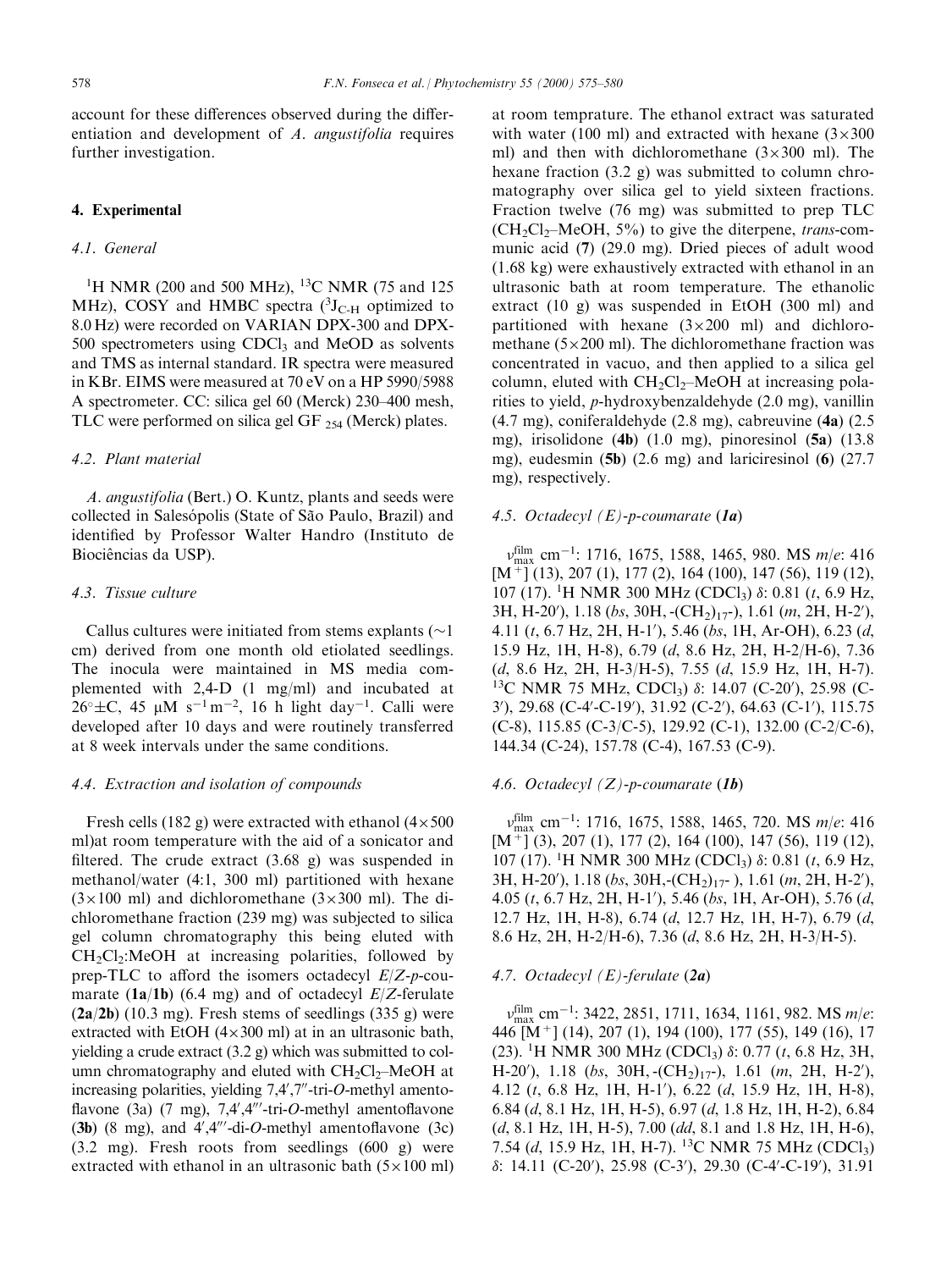$(C-2')$ , 55.92 (Ar-OCH<sub>3</sub>), 64.44 (C-1'), 109.26 (C-2), 114.67 (C-5), 115.68 (C-8), 123.03 (C-6), 128.83 (C-1), 144.60 (C-7), 146.72 (C-3), 147.86 (C-4), 167.38 (C-9).

### 4.8. Octadecyl  $(Z)$ -ferulate  $(2b)$

 $v_{\rm max}^{\rm film}$  cm<sup>-1</sup>: 3422, 2851, 1711, 1634, 1161, 982 cm<sup>-1</sup>. MS m/e: 446 [M<sup>+</sup>] (14), 207 (1), 194 (100), 177 (55), 149 (16), 17 (23). <sup>1</sup>H NMR 300 MHz (CDCl<sub>3</sub>)  $\delta$ : 0.77 (*t*, 6.8) Hz, 3H, H-20'), 1.18 (bs, 30H,  $\text{-}(CH_2)_{17}$ ), 1.61 (m, 2H, H-2'), 4.05 (t, 6.8 Hz, 1H, H-1'), 5.74 (d, 12.9 Hz, 1H, H-8), 6.72 (d, 12.9 Hz, 1H, H-7), 6.84 (d, 8.1 Hz, 1H, H-5), 6.97 (d, 1.8 Hz, 1H, H-2), 7.00 (dd, 8.1 and 1.8 Hz, 1H, H-6).

#### 4.9.  $7.4^{\prime}$ , 7"-tri-O-Methyl amentoflavone (3a)

MS  $m/e$ : 580 (C<sub>32</sub>H<sub>10</sub>O<sub>22</sub>) [M<sup>+</sup>] (3), 446 (5), 326 (21), 290 (12), 281 (9), 256 (13), 207 (27), 165 (10), 149 (100), 73 (21). <sup>1</sup>H NMR see Table 1. <sup>13</sup>C NMR 75 MHz (MeOD)  $\delta$ : 55.65, 55.82, 56.18 (3 MeO), 92.41 (C-8), 95.21 (C-6"), 98.17 (C-6), 102.83 (C-8"), 103.49 (C-3"), 104.40 (C-3), 104.60 (C-10"), 104.94 (C-8"), 105.50 (C-10), 111.17 (C-5'), 116.08 (C-3''', C-5'''), 121.80 (C-1'')<sup>a</sup>, 122.00  $(C-1'')^a$ , 123.19  $(C-3')$ , 127.77  $(C-2'''/C-6'')$ , 127.85 (C-2'), 130.93 (C-6'), 154.17 (C-9"), 157.66 (C-9), 160.63 (C-4'), 161.04 (C-4"'), 161.96 (C-7")<sup>b</sup>, 162.26 (C- $(5\%)$ <sup>b</sup>, 162.49 (C-5), 164.05 (C-2")<sup>c</sup>, 164.29 (C-2)<sup>c</sup>, 165.38 (C-7), 182.28 (C-4)<sup>d</sup>, 182.75 (C-4")<sup>d</sup>.

 $a, b, c, d$ . Assignments which can be reversed.

## 4.10. 7. 4'.4'''-tri-O-Methyl amentoflayone  $(3b)$

<sup>13</sup>C NMR 75 MHz (MeOD)  $\delta$ : 55.65, 55.82, 56.18 (3 MeO), 95.57 (C-8), 99.51 (C-6"), 99.37 (C-6), 103.49 (C-8"), 102.81 (C-3"), 104.21 (C-3), 103.41 (C-10"), 104.94  $(C-8')$ , 104.21  $(C-10)$ , 111.44  $(C-5')$ , 114.60  $(C-3''$ ,  $C-5''$ ), 121.80 (C-1")<sup>a</sup>, 122.10 (C-1"')<sup>a</sup>, 123.58 (C-3'), 127.90 (C- $2''/C-6''$ , 128.25 (C-2'), 131.34 (C-6'), 155.81 (C-9"), 158.17 (C-9), 160.94 (C-4'), 162.72 (C-4"'), 161.77 (C- $(7'')^b$ , 162.28 (C-5")<sup>b</sup>, 161.16 (C-5), 163.56 (C-2")<sup>c</sup>, 164.38  $(C-2)^c$ , 164.95 (C-7), 183.36 (C-4)<sup>d</sup>, 182.63 (C-4")<sup>d</sup>. a, b, c, d. Assignments which can be reversed.

#### 4.11.  $4^{\prime\prime}$ ,  $4^{\prime\prime\prime}$ -di-O-Methyl amentoflavone (3c)

MS  $m/e$ : 566 (C<sub>32</sub>H<sub>10</sub>O<sub>22</sub>) [M<sup>+</sup>] (100), 538(6), 537(15), 535(8), 296 (7) 268 (7), 185 (12), 169 (11), 153(21), 135(72), 109 (24), 73 (21). For <sup>1</sup>H NMR spectrum, see Table 1.

#### 4.12. Cabreuvin  $(4a)$

MS  $m/e$ : 312 (C<sub>18</sub>H<sub>16</sub>O<sub>6</sub>) [M<sup>+</sup>] (2), 162 (15), 156 (3), 297 (3), 150 (6), 122 (11), 119 (15). <sup>1</sup>H NMR 300 MHz  $(CDCl<sub>3</sub>)$   $\delta$ : 3.84  $(s, 3H; Ar-OMe)$ , 3.85  $(s, 3H; Ar-OMe)$ ,

3.86 (s, 3H; Ar-OMe), 6.80 (d, 2.4 Hz, 1H; H-8), 6.86 (d, 8.3 Hz, 1H; H-5'), 6.94 (dd, 8.9 and 2.4 Hz; H-6), 7.00 (dd, 8.3 and 1.9 Hz, 1H; H-6'), 7.15 (d, 1.9 Hz, 1H; H-2'), 7.90 (s, 1H; H-2), 8.84 (d, 8.9 Hz, 1H; H-5).

#### 4.13. Irisolidone (4b)

MS  $m/e$ : 314 (C<sub>17</sub>H<sub>14</sub>O<sub>6</sub>) [M<sup>+</sup>] (66), 299 (100), 271 (40), 182 (1), 167 (4), 139 (33), 132 (4). <sup>1</sup>H NMR 500 MHz (CDCl<sub>3</sub>)  $\delta$ : 3.78 (s, 3H; Ar-OMe), 3.91 (s, 3H; Ar-OMe), 6.20 (ls, 1H; C7-OH), 6.38 (bs, 1H; H-8), 6.86 (d, 8.8 Hz, 2H; H-3'/H-5'), 7.40 (d, 8.8 Hz, 2H; H-2'/H-6'), 7.86 (s, 1H; H-2), 12.55 (s, 1H; C5-OH).

### 4.14.  $(+)$ -Pinoresinol  $(5a)$

 $\lceil \alpha \rceil_{\mathbf{D}}^{25} + 84.4^{\circ}$  (c 1.0; MeOH), MS m/e: 386 (C<sub>22</sub>H<sub>26</sub>O<sub>6</sub>)  $[M<sup>+</sup>]$  (29), 220 (4), 219 (1), 194 (9), 193 (4), 180 (3), 177  $(67)$ , 165  $(100)$ , 151  $(65)$ , 137  $(7)$ .

## 4.15.  $(+)$ -Eudesmin (5b)

 $\lceil \alpha \rceil_{\mathsf{D}}^{25} + 60.5^{\circ}$  (c 1.0; MeOH), MS m/e: 386 (C<sub>22</sub>H<sub>26</sub>O<sub>6</sub>)  $[M<sup>+</sup>]$  (29), 220 (4), 219 (1), 194 (9), 193 (4), 180 (3), 177  $(67)$ , 165  $(100)$ , 151  $(65)$ , 137  $(7)$ .

## 4.16.  $(+)$ -Lariciresinol (6)

 $\lceil \alpha \rceil_{\mathbf{D}}^{25} + 23^{\circ}$  (c 1.0; Me<sub>2</sub>CO), MS m/e: 360 (C<sub>20</sub>H<sub>24</sub>O<sub>6</sub>)  $[M<sup>+</sup>]$  (27), 342 (2), 219 (10), 194 (30), 152 (16), 151 (51), 137 (100), 123 (13), 122 (27).

#### 4.17. trans-Communic acid (7)

<sup>1</sup>H NMR 200 MHz (CDCl<sub>3</sub>)  $\delta$ : 0.58 (s, 3H-20), 1.18 (s, 3H-18), 1.68 (s, 3H-16), 4.38 (bs, 1H; H-17a), 4.78 (bs, 1H; H-17b), 4.81 (d, 11.2, H-15a), 4.98 (d, 17.0, H-15b), 5.34 (t, 6.6, H-12), 6.26 (dd, 17.0, 11.2, H-14). <sup>13</sup>C NMR 50 MHz (CDCl<sub>3</sub>) δ: 11.8 (C-20), 12.8 (C-16), 19.9 (C-2), 23.2 (C-6), 25.8 (C-11), 29.0 (C-18), 37.9 (C-10), 38.4 (C-1), 39.2 (C-3), 40.3 (C-7), 44.2 (C-4), 56.2 (C-9), 56.3 (C-5), 107.8 (C-17), 109.9 (C-15), 133.4 (C-12), 133.8 (C-14), 141.6 (C-13), 147.9 (C-8), 184.2 (C-19).

#### Acknowledgements

The authors are grateful to FAPESP, PADCT, and CNP<sub>a</sub> which provided financial support and fellowships.

#### **References**

Anderegg, R.J., Rowe, J.W., 1974. Lignans, the major component of resin from Araucaria angustifolia knots. Holzforschung 28, 171-175.